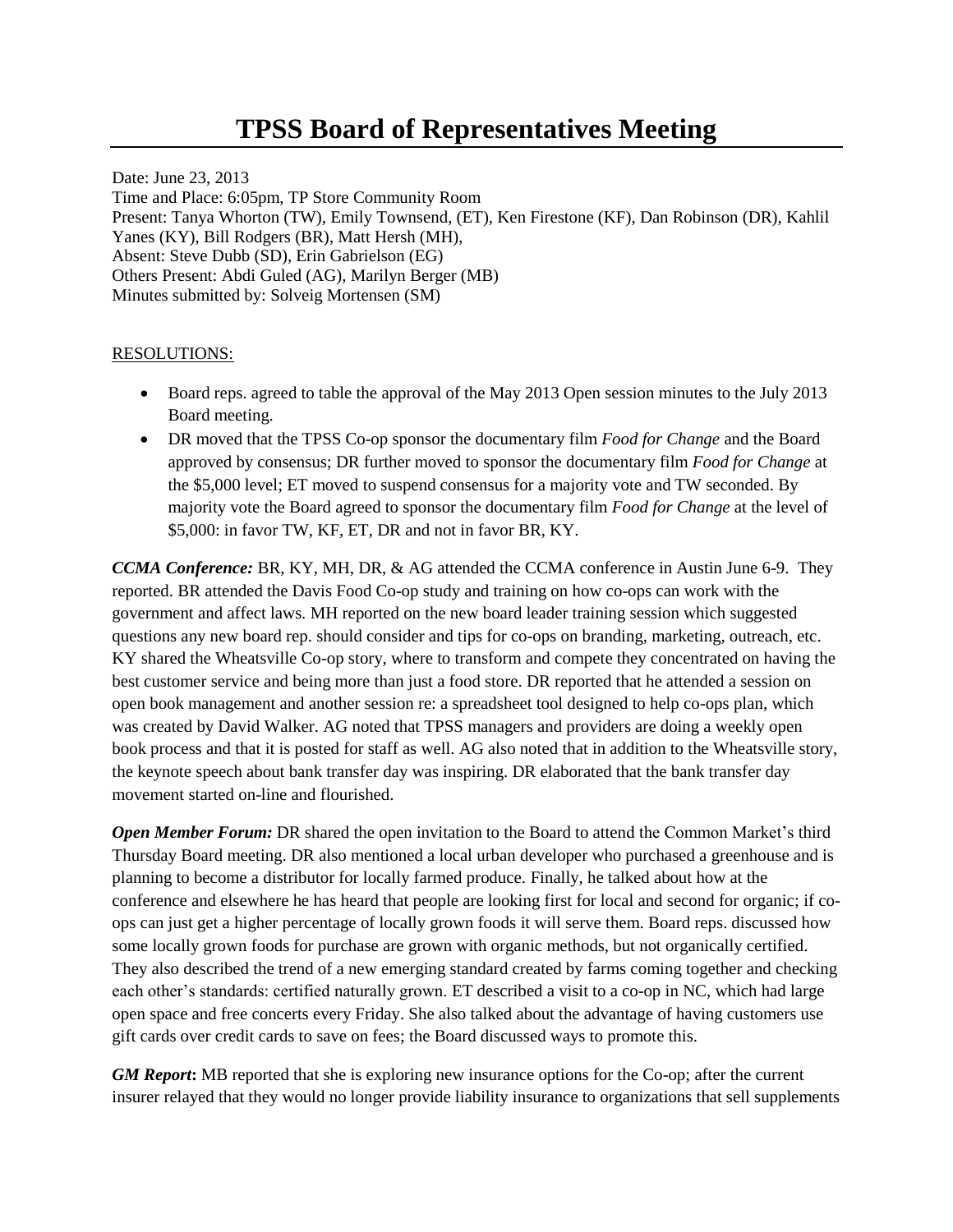and organic food and with some examination, it became evident that the Co-op may realize significant savings elsewhere. MB stated that she hopes to find one bundled package that will include many typical insurance features: building liability, worker's comp., etc.

AG explained that he prefers to have paid staff on the Local Foods Committee, as it is a committee designed to vet products. The Board suggested that members could be free to attend the meetings without being on the committee, both for ease of scheduling and keeping product selection decisions clearly in management's purview. **AG and the Board agreed to revisit the topic at the next Board meeting.**

*Report from FAC:* DR gave a verbal report of the notes from the FAC meeting minutes. He shared that the Finance Manager delivered the April and May financial reports to the FAC and has been cutting unneeded costs where it is possible. He highlighted that the SS store showed a \$6800 profit in May, less the \$11K profit showed in April (but not including the \$12K it is scheduled to pay the TP store monthly). He stated that the SS May sales were up by \$15K but the COGs (Cost of Goods) were also up \$20K.

He elaborated that an \$11K profit almost covers the monthly amount the SS store owes toward overhead and reported that the FAC considered whether that slated amount can be used to instead stimulate growth. So the FAC talked about adjusting the percentage of the 70/30 split between the TP and SS store to strategically support the SS store. Technically, management noted, the SS store is not currently paying the regular \$12K.

DR summarized how the FAC is also looking at changing the financial reporting by creating a more simplified version but having a more detailed back up report available and doing more Board education. They also planned to reference NCGA, Common Market, and other resources for examples of different versions, he said.

DR shared that the FAC is setting a deadline of September for the review of the Financial Conditions Policy (FCP). The Board President provided background on why the FCP needs review: the Board was not receiving some of the reports listed in the FCP, and within the GM's last monitoring report, he highlighted pieces that needed clarification. She elaborated on examples of things (beyond just the ratios) that were not shared in the past and how as part of the FCP review, the FAC and Board need to distinguish those items for formal reporting versus those for informal reporting. AG described how the FCP is supposed to include or give direction if a co-op benchmark is not being met.

Finally DR confirmed that the FAC will give a report at the next Member-owners (Membership) meeting and that the next FAC meeting will occur on July  $25<sup>th</sup>$ . The Board understood that the audit report will occur at July's Board meeting.

*Report from Expansion Committee***:** KF shared that the firm performing the feasibility study, CW Architects, Inc., will be talking to the new City Manager. He reported that the Takoma Junction Phase II Environmental Assessment Study is now completed and essentially states that the City-owned lot at Takoma Junction did not show any severe or major environmental issues. KF shared that he had a conference with Sarah Daines, the Economic and Community Development Director for the City; he learned that now that the environmental study findings have been determined, the City is hiring an appraiser to give the dollar amount for the lot. Furthermore, he said, the City will go into closed session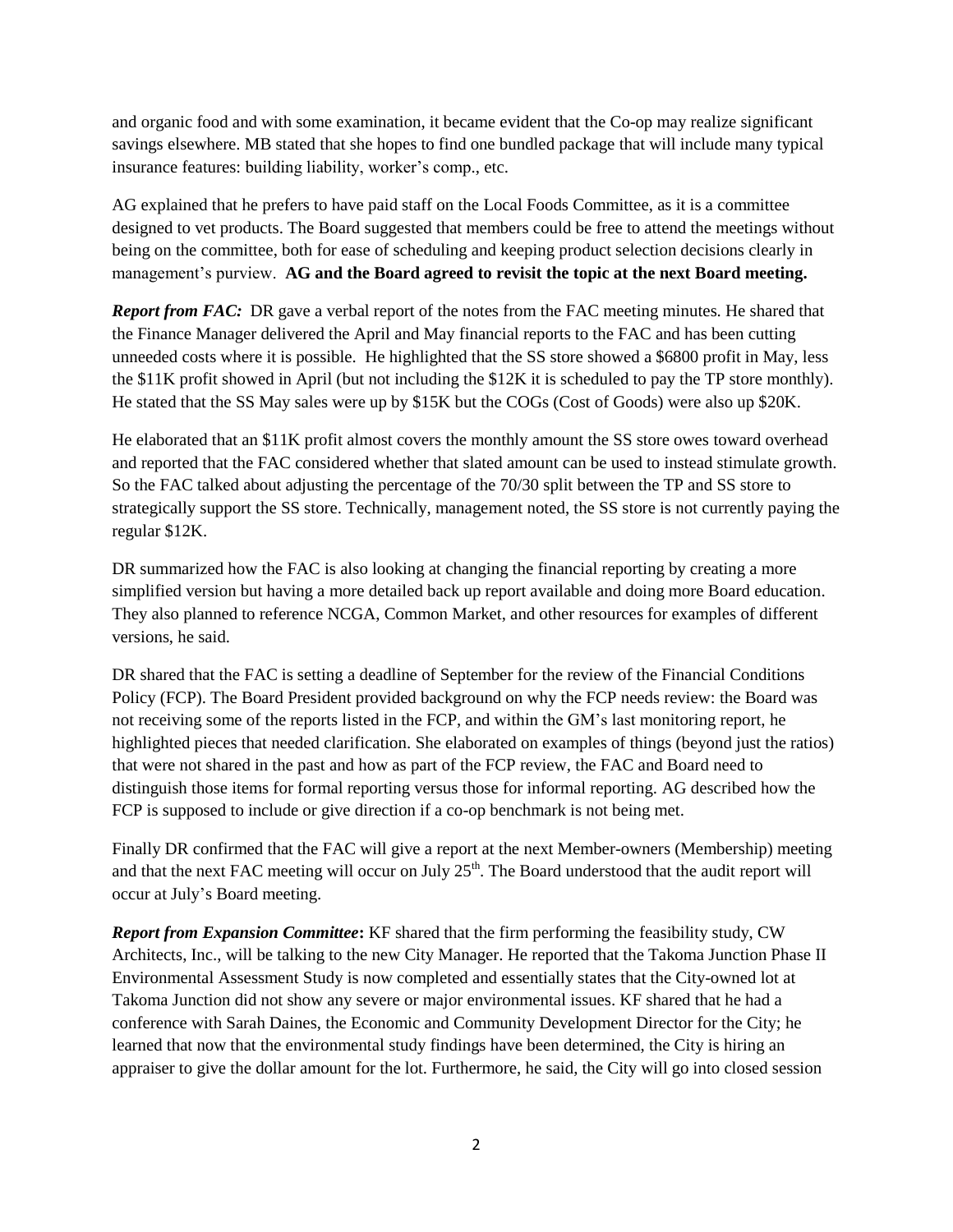where the Council will decide to: 1) sell the lot outright; 2) let the City develop the lot itself; or 3) allow request for proposals from interested parties.

KF introduced the news of a possible new location opening up at Willow Street, which could suit the Coop expansion; Douglas Development, he stated, is renovating a building they have across from a CVS. AG passed the information onto CW Architects, Inc. as a possibility for review, and KF continued, because it is in DC and not MD, the Co-op could obtain a beer and wine license there. KF relayed that when the feasibility study is finished, the Expansion Committee (EC) plans to reconvene and review it with the Board; KF anticipated August for results but indicated July as a possibility as well.

DR queried the GM about his general plan for selling additional products and having the required space to do so in an expanded store. KF shared background information on how early on the EC had a market study completed that indicated that doubling the Co-op's square footage will help its profitability. Board reps. discussed the appropriate time for people to begin to brainstorm about what can or should be done with that additional new space. KF confirmed that the potential of expanding in DC will be covered in CW Architect's report but expanding across the street will not. AG shared that the Co-op also asked the firm to review how the Co-op should utilize the TP store if it does not expand.

The Board President raised the point that NCGA has a growth division that specifically focuses on doing co-op expansion work nationally and is the expertise that most co-ops rely upon. Noting that the City may be asking for RFPs soon, she presented the question of when the Co-op may want to bring on a professional person with expertise in the area of co-op expansion. The EC Chair gave the feedback that the Co-op should wait for the results of the feasibility study because, he believed, the recommendation on the lot will influence many future decisions and negotiations. The Board further discussed the time to bring on an external consultant; AG shared that he has spoken with Bill Gessner, who will visit the Co-op in several weeks.

*Membership Committee:* ET relayed that the next Member-Owner's (Membership) Meeting will occur on October  $19<sup>th</sup>$ , while the candidates' statements will be due on September  $22<sup>nd</sup>$ . She shared that the Co-op continues in its Latino outreach effort and that the Outreach Coordinator has translated many of the Coop's documents into Spanish. She shared that there are many members and people who are interested in working on member education, so the Membership Committee (MC) wants to design a structure to allow member-owners to give volunteer talks at the Co-op. ET invited everyone to email the MC with ideas about how it can effectively support this process, screen speakers, etc.

*Credit Union relationships*: DR shared the direction given to co-ops by Michael Beall CEO of the National Co-operative Business Association (NCBA), that co-ops and credit unions start working more closely together; they have the same basic business model and are the largest cooperative institutions. He reiterated the point that co-ops of all types should observe co-op principle VI, cooperation among cooperatives, and work in conjunction with one another. DR also observed that Old Takoma Business Association (OTBA) is a co-op partner that is looking at investment right now, so there may be opportunities for collaboration.

The GM explained to the Board that the Co-op is not getting ATM machines from Lafayette Federal Credit Union after all; once the Co-op examined the agreement more thoroughly, they realized it would not, ultimately, benefit the Co-op. The Board discussed the option of looking at small banks with good